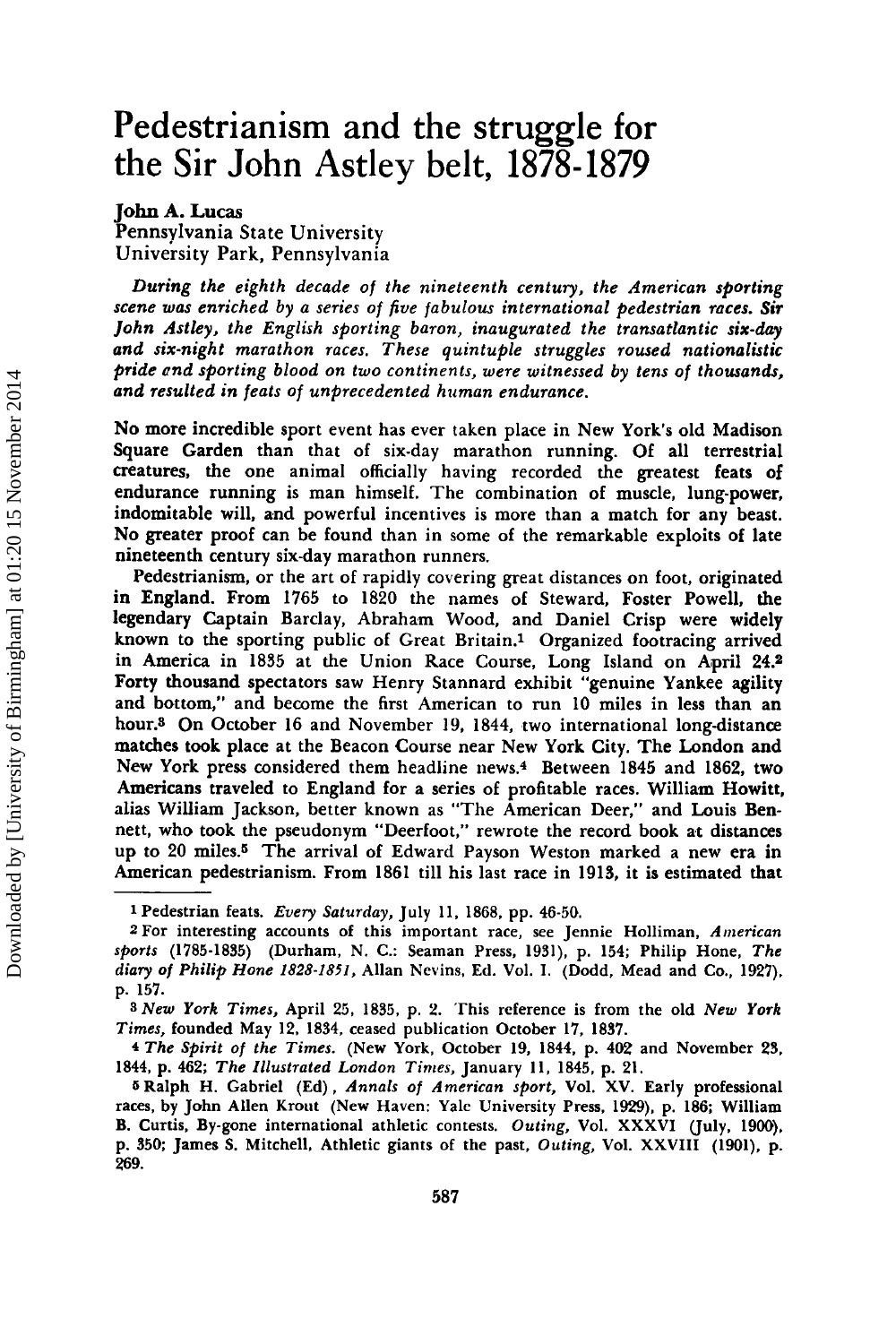he covered over one hundred thousand miles in competitive pedestrian tramps. It was Weston who first accomplished 500 miles on an indoor track in less than six days and six nights.

For one brief decade, 1875-1885, the professional sport of pedestrianism reached heights of intense interest in several of the major cities of the United States. The five contests for the famous Sir John Astley belt during 1878 and 1879 brought together the finest walkers and runners from Europe and America in a sort of international "world series." Never before or since has the harsh and peculiar art of alternately walking and running hundeds of miles been so popular.

Sir John Dugdale Astley, baronet, member of the British parliament, announced in January, 1878, a series of six-day "go-as-you please" walking and running contests for the "long distance challenge championship of the world." Sir John, the "Sporting Baron," guaranteed \$4,000 in prizes and a belt of great price and beauty to the winner of the first match. Each of the proposed five contests was to be carried on with the understanding that the winner was to defend his claim against anyone, of any nationality, "civilized or barbarian." The stage was set. Tens of thousands of Londoners and New Yorkers crowded Agricultural Hall and Gilmore's Madison Square Garden during the five races spread over an 18-month period.

## The First Astley Belt Competition

Preparations had been completed in London for the clash of England's best versus Daniel O'Leary, the undefeated Irish-American race walker. He had emigrated to America in 1866 and immediately gained fame for his feats of endurance. In April 1875, he became the second man ever to cover 500 miles on an indoor track during a six-day and six-night marathon contest. He duplicated the feat in November of that year, winning \$5,000 and vanquishing the great Edward Payson Weston with a score of  $501\frac{1}{4}$  miles.<sup>6</sup>

Seventeen Englishmen began walking on a track measuring seven laps to the mile while O'Leary walked in solitary splendor on an inner track measuring eight laps to the mile. The scene was laid in London's Agricultural Hall. Trainers, coaches, advisers, masseurs, physicians, dieticians and chefs, timers, lap counters, and judges all were on hand to play their respective roles. The English sport had reached a point of sophistication that was the envy of its American counterpart. At 1 AM, Monday morning, March 18, 1878, the race began. The athletes tramped endlessly and in the beginning, effortlessly, around the circular path. They rarely rested more than a few hours of every twenty-four.

At one o'clock on the morning of March 23, Daniel O'Leary had covered 457 miles and was resting in his tent located on the infield. Harry Vaughan of Chester, England, had closed the gap by completing 443 miles and three laps. The Englishman "Blower" Brown was in third place, with more than 400 miles. O'Leary resumed running but was soon near collapse. He managed to hold off both Englishmen and at noon was 21 miles in the lead. Hopes of a close finish were dashed when Vaughan was forced to stumble to his tent and rest, being absent from the track exactly fifty-one minutes. O'Leary now held a 24-mile lead and, though in great pain, kept moving. There were nine hours remaining in the short week of 144 hours.

<sup>6</sup> William E. Harding, *The pedestrian manual. History ot the Astley and O'Leary* belts, p. 6. (New York: McGlew & Jacques, Publishers, 1880).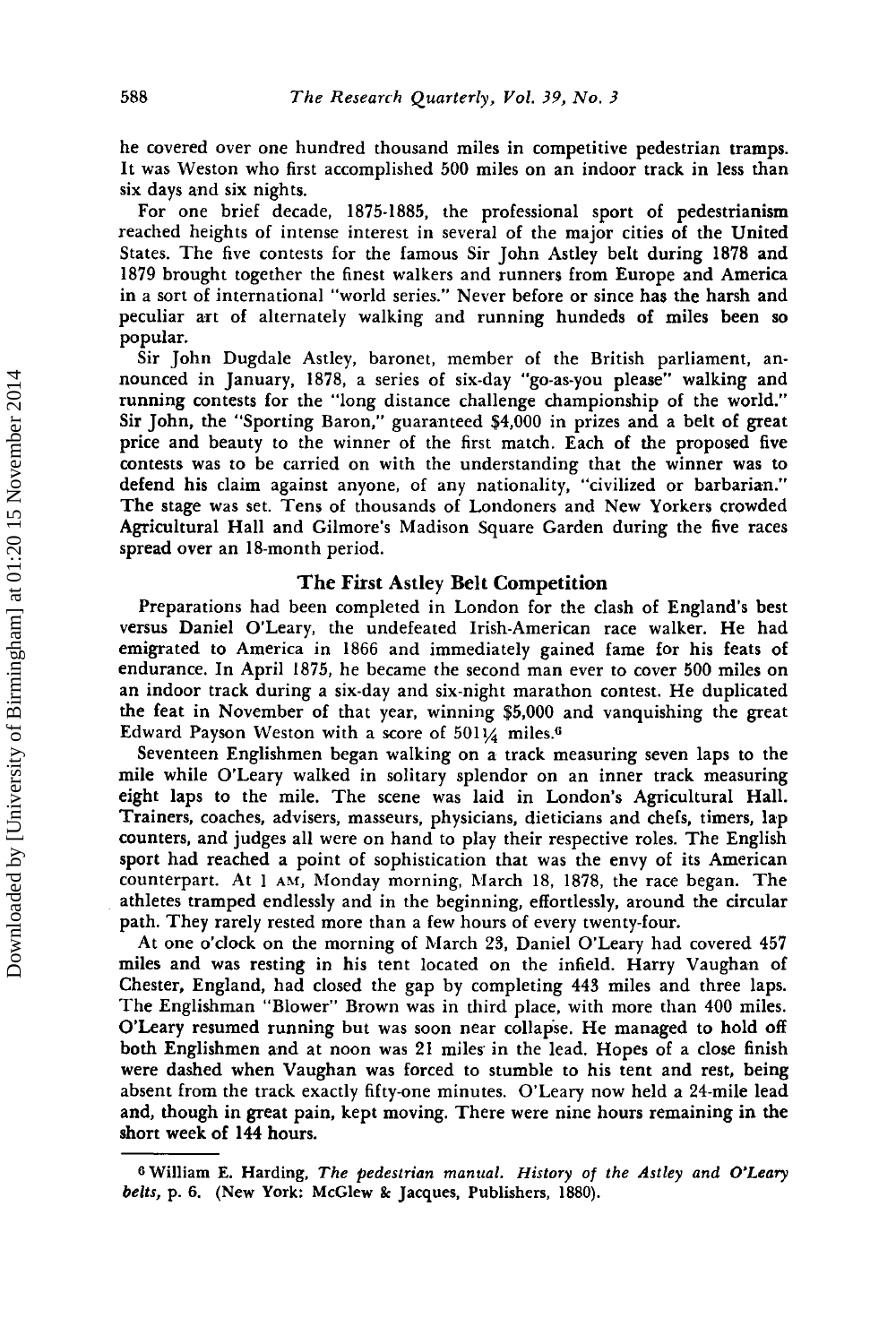Vaughan got within 20 miles of O'Leary at 6 PM. By 7 PM it was 497 miles for Vaughan and 516 miles for O'Leary. At exactly 7:38 PM Vaughan completed his 500th mile amidst great cheers from the partisan crowd. The ordeal finally ended with O'Leary's winning total of 520 miles completed in 139 hours.<sup>7</sup> Vaughan had scaled Olympian heights in surpassing 500 miles while the colorful veteran, "Blower" Brown, had a hard-earned total of 477 miles. None of the others finished and therefore they earned no prize money. Daniel O'Leary took his small fortune and already famous Astley belt home to Chicago and declared he would not part with it "till some better man come and fetch it away." Sir John's belt was made of five solid plates of silver with a solid gold buckle in the center. The gold centerpiece contained the words "Long Distance Champion of the World," while the fine silverwork showed figures of walkers and runners.

#### Second Encounter for the Astley Belt

Sir John Astley decreed that Daniel O'Leary's newest challenger would be John Hughes, the well-known New Yorker, by way of Tipperary, Ireland. The match was scheduled in New York from September 30 to October 5, 1878. The belt, a \$10,000 first prize, a generous portion of the gate receipts, side-bets, and the adulation of the mob awaited the winner. Over 30,000 spectators found their way into Madison Square Garden during the abbreviated week's contest. O'Leary, the "perfect runner," completely outclassed his rival and returned home a wealthy man.<sup>8</sup>

At the start of the unusual two-man affair, O'Leary struck off at a long bodyswinging walk while Hughes fled the first five miles in thirty-five minutes and forty-one seconds, two miles ahead of his rival. There were two tracks, O'Leary selecting the longer one-eighth of a mile surface, while Hughes worked on the inner nine-laps-to-the-mile track. Members of the Harlem Athletic Club kept the scores in three separate books, each lap being called out distinctly to both men. Hughes had a tent erected at one end of the arena, where he was attended by his wife and trainer. O'Leary occupied one of the rooms in the main building.

It was evident that the champion was working more to beat Hughes than to break any records. The match was concluded at eleven o'clock on Saturday night, October 5th, by which time O'Leary had covered 403 miles and Hughes 310. During the last hours, a gold watch was presented the winner, to add to his already impressive earnings.<sup>9</sup>

# The Crucial Third Match

One more victory and O'Leary would be permanent owner of the coveted Astley belt. Ever since it had left the United Kingdom, English pedestrians had anxiously inquired as to who should attempt regaining the prize. Sir John consulted with his sporting friends, Lord Balfour and the Prince of Wales. Both enthusiastically endorsed young Charles Rowell, boatkeeper and part-time pedestrian, who was destined to be one of England's greatest nineteenth century athletes.

<sup>7</sup> Edward Plummer, *The American championship record alld a history of mixing races,* p. 23. (New York: Snowden and Beaudine, 1881).

<sup>8</sup> The Hughes-O'Leary contest, *New York Sportsman,* October 5, 1878, p. 164.

<sup>9</sup> Walking for the championship, *Frank Leslie's Illustrated Newspaper,* October 19, 1878, p. 115.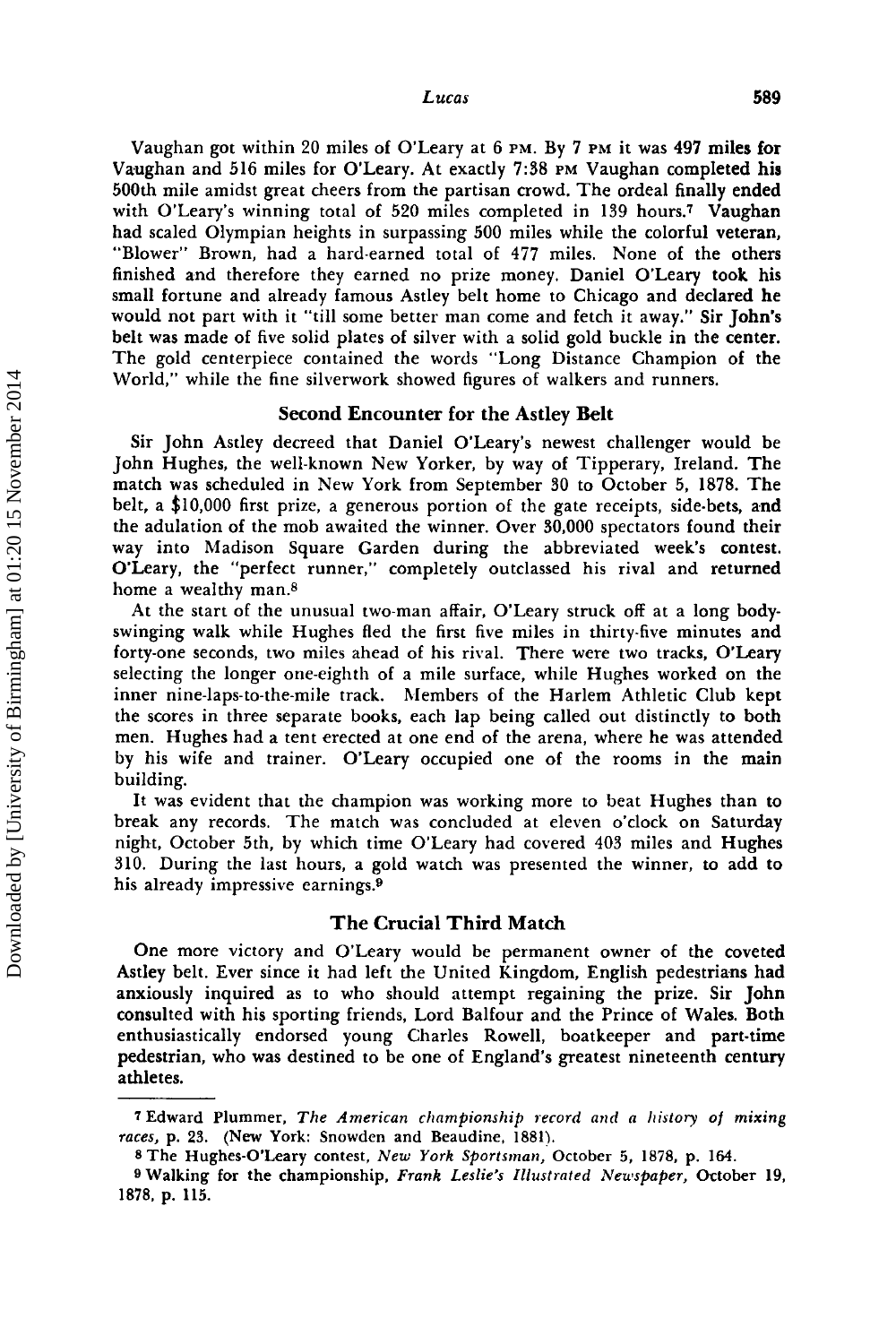Four athletes took their places at the starting line at 1 AM, March 10, 1879. Madison Square Garden was jammed at this incongruous hour. The police had difficulty restraining a mob of several thousand that had been refused admittance. The thirty-one year old Daniel O'Leary, 5'8", 148 pounds, was on hand to defend his championship belt. The tiny twenty-five year old ex-boatman, Charles Rowell, was a "sprinter" at 20-50-mile races and had never attempted a six-day "go-as-you-please" grind. John Ennis, thirty-seven, veteran walker, had had but one experience at this type of major competition. The fourth man was Charles A. Harriman, a- young man, big for the sport at *6'Y2"* and 170 pounds. His reputa-tion had been made as Massachusetts champion at 100 mile and 36-hour runs.

The most competent judges in the city were on hand, including the famous American sportsman, William B. Curtis. Hourly bulletins of the pedestrians' progress were posted in the city's hotels, barber shops, bar-rooms, cigar stores, and corner grocery stores. The New York press carried daily, full-page spreads of the world's championship match. As soon as the race began it became evident that O'Leary was not well and by Wednesday he was unable to rest or retain food. The Irish-American champion was forced to retire with only 215 miles, but denied persistent rumors that he had been drugged. The three remaining runners were averaging eighty miles a day through Thursday.

On Friday morning, although the admission fee had been raised to one dollar, the crowds increased. Amidst cheers and the beat of the band, the trio walked and ran endlessly around the sawdust-tanbark track. By Friday evening, Rowell had accumulated 417 miles to 390 for Harriman and 387 for John Ennis. The final day was Saturday and the unruly crowd spilled onto the track and taunted the plucky Rowell. Both Ennis and Harriman instantly addressed the audience and threatened to abandon the contest should harm come to the leader of the race. The three men clasped hands amidst thunderous applause and circled the track together.10

As always, the exhausting extended marathon had taken its toll. At 8:45 PM, Saturday evening, an utterly spent Harriman stopped the self-inflicted torture as he completed his 450th mile. At 9 PM, Charles Rowell completed 500 miles amidst "utmost enthusiasm" and stopped. Ennis kept at it. The veteran, who was to continue competing well into the next century, was presented with flowers as he completed his 474th mile. In appreciation, he immediately began sprinting. The delighted crowd cheered as he spun around the track, racing the last mile in 6 minutes and 55 seconds.

The unprecedented throngs resulted in a fantastic \$20,000 being paid the new champion, Charles Rowell. Ennis took home \$11,800, while Harriman was content with \$8,200. Rowell, the man who could "strike a 7 mph dog trot and keep it up for an interminable period," had won a fortune. As he left the stadium draped in the American flag and weighted down with the gold and silver belt, Sir John was heard to quip that it was, "a pretty good haul for a man who seldom had two sovereigns to rub against each other.<sup>11</sup> Waiting at the exit to immediately lodge a formal challenge was possibly the greatest pedestrian the world has ever known, the American, Edward Payson Weston.

<sup>10</sup> Two pages of illustrated materials and race commentary may be found in *Frank Leslie's Illustrated Newspaper,* March 29, 1879, pp. 48, 55.

<sup>11</sup> john Dugdale Astley, *Fifty years of* my *life* in *the world of sport at home and abroad* (London: Hurst and Blackett, Ltd., 1894), p. 156.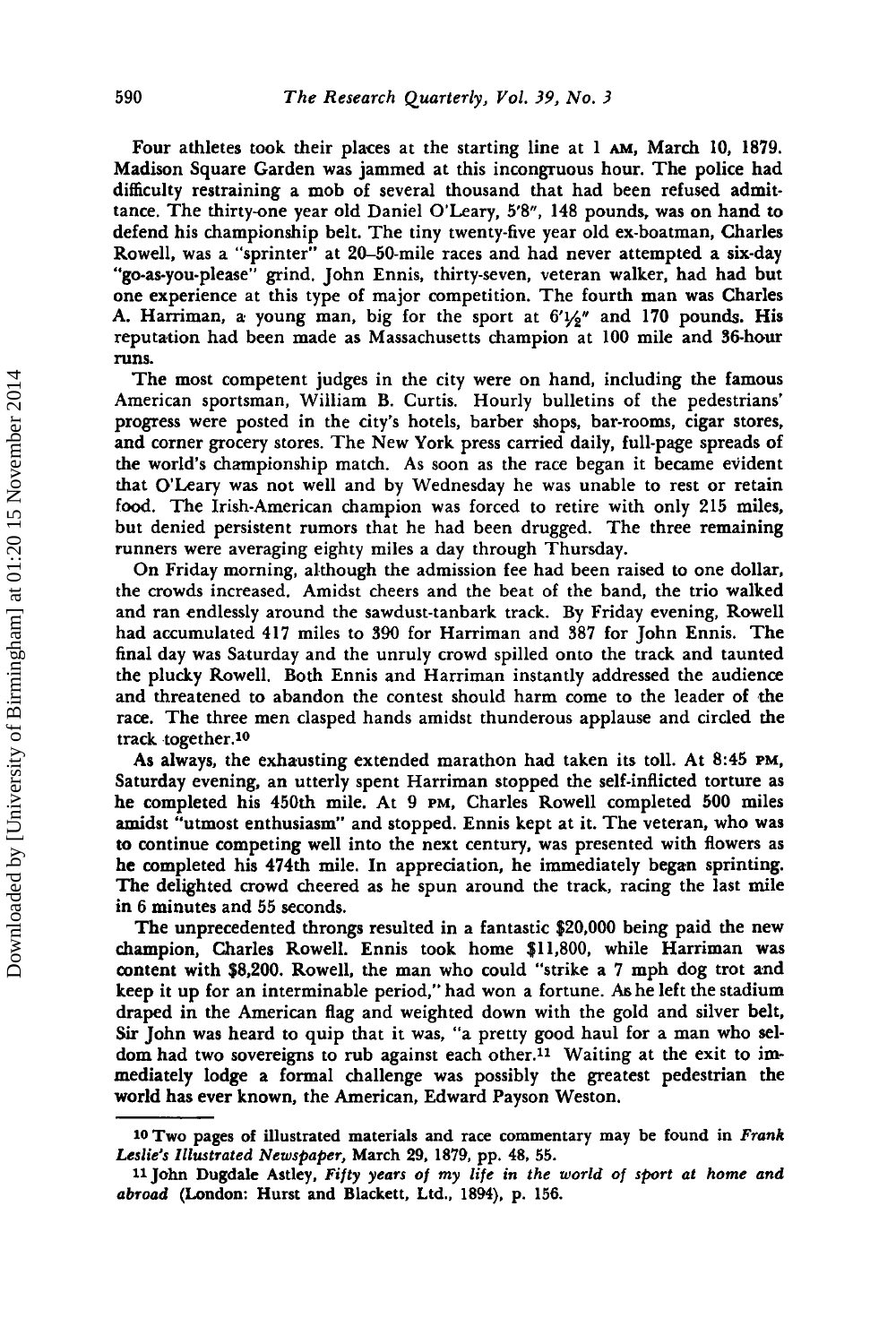#### *Lucas* 591

## Weston and the Fourth Astley Belt.

Edward Payson Weston was the supreme showman of the pedestrian world and he was ready for this race. Born in Providence, Rhode Island, on March 15, 1839, he was the most famous "ped" in the world, and was known as the "Father of American Pedestrianism." His record-breaking feats of endurance on two continents were legendary. He could sprint a hundred miles with the best or walk twenty hours a day for a month. During the drama of the third Astley belt match, Weston was engaged in an incredible journey on foot throughout Great Britain. He walked 2,000 miles in exactly 1,000 hours, a physical feat of nearly unbelievable proportions. During that time, he never walked on Sundays and he delivered a brief temperance lecture in almost every community he passed through,12 In April 1879, Weston finished fifth in a six-day go-as-you-please race in London. He totaled 450 miles, while the winner, the indefatigable "Blower" Brown, logged an impressive and recordbreaking 542 miles.

The fourth match began on Monday morning, June 16, 1879, at Agricultural Hall, London. Four contestants were prepared to match strides with one another. "Blower" Brown was installed as favorite. Weston was the choice of Sir John. John Ennis and William E. Harding were on hand for a piece of the money. The great Charles Rowell sat glumly in the audience, having "run a peg into his right heel," while the physically exhausted Daniel O'Leary had temporarily retired.

Weston, the temperate health faddist, could run as well as walk and he charged through 120 miles in the first day. The magnificent Brown kept with him every mile. By Tuesday, Harding was already "looking very queer," and Ennis was seized with cramps. On Wednesday morning at the impossible hour of 3 AM;, Brown wrested the lead from Weston, opening a gap of 7 miles with a total of 227 record-breaking miles. During the next twenty-four hours, the great Weston kept within striking distance of the veteran Englishman. On Friday, the fifth day, Weston made his move, covered 73 miles, and took the lead. He was impressive as he alternately walked and ran the endless laps with an inexorable and fluid stride, a portrait of "iron-like legs and indomitable will." Brown succumbed under the ordeal, his swollen knee forcing him off the track for five hours, following repeated pleas from his doctor.

Weston never faltered and a few minutes before II PM, Saturday, he completed "the greatest pedestrian task of which the world has any knowledge."13 He had covered 550 miles in less than six days. Brown had run 452, Ennis 180, and Harding 147, the last two having dropped out early in the week.14 Weston was \$8,000 richer and looked forward to the inevitable challenge, this time from the previous belt winner, Charles Rowell. The fifth and final match for the Sir John Astley belt was arranged.

## The Fifth Astley Belt

The familiar scene was the Garden in New York City, shortly after midnight on Monday, September 22, 1879. Weston and Rowell were on hand as was the

<sup>12</sup>Walter H. Moler, *Weston and his walks-the wonderful record of Edward Payson Weston.* Souvenir program, 1910.

<sup>13</sup> Weston and the championship, *The Turf, Field and Farm,* June 27, 1879, p. 410.

<sup>14</sup> Further accounts of the Fourth Astley Belt race may be found in *Harper's Weekly,* July 12, 1879, p. 543; *The Turf, Field and Farm,* June 20. 1879. p. 396; *New York Times,* June 22, 1879, p. l.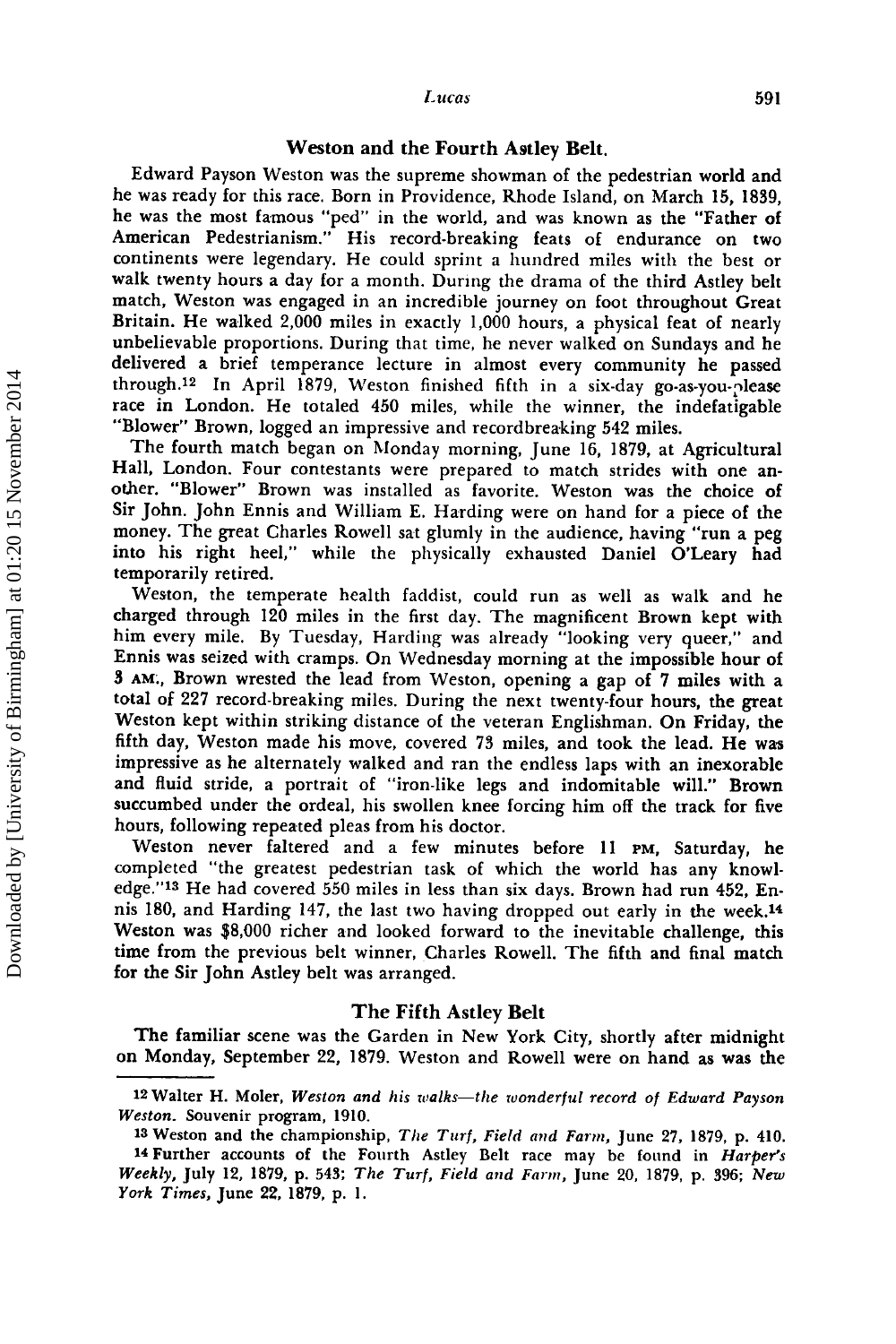perennial Ennis. George Hazael of England, George Guyon of Canada, and Peter Panchot had records of running more than 400 miles in this kind of competition. Also seeking fame and fortune was the Negro champion from Boston, Frank Hart. Fred Krohne of Germany and Samuel Merritt of Bridgeport, Connecticut, with successful pedestrian backgrounds, were entered, while lesser personalities named Taylor, Jackson, Federmeyer, and Dutcher completed the group of thirteen starters. Daniel O'Leary, still in poor health, was in the stands and kept close watch over his protégé, Frank Hart.

The capacity crowd of 7500 had been undaunted by the one dollar admission fee. They were in a betting mood and the ever-present gamblers were doing a brisk business. TIle odds offered were one and one-half to one against Rowell, two and one-half to one against Weston and three to one against Hazael. The New York papers had given full-page descriptions of the pending match.<sup>15</sup> Thirteen tents had been assigned to the athletes and were neatly arranged around the track. Here they would rest, eat, sleep and receive medical treatment during the six days and nights. Few would allow themselves more than eighteen hours in their tents during the torturous 144-hour contest. The eightlaps-to-the-mile track had a foundation of fine tanbark with an eight foot wide surface of well-groomed and hard-packed loam. It was pronounced in excellent shape.

At I AM the long tramp began. Hazael immediately moved out at a swift, long-loping gait, covering the first mile in 6 minutes and 10 seconds, while the diminutive Weston brought up the rear in 10 minutes and 43 seconds. The distinctive styles of each contestant were well-known and appreciated by the knowledgeable crowd. After twenty-four hours of walking and running, Rowell had covered 127 miles and had won a \$200 bonus, a solid silver card case lined with gold, and a silver plate bearing his name. All the major contestants except Weston had beaten 100 miles that day.

On Tuesday, Rowell, Hazael, Guyon and Ennis continued a pitched battle for the lead. Hazael, thirty-five years old, round-shouldered and powerfully built, ran with the "long lope of a deer." Rowell, the other tough-muscled Englishman, ran with a methodical jog-trot that never seemed to tire him. Guyon was by far the most graceful in his walking and running, but soon found himself 71/2 miles behind the leader, Charles RowelL Frank Hart walked in the image of his teacher, O'Leary, and was doing well. Rowell's inexorable pace resulted in a record 176 miles in 36 hours. At 48 hours, the score stood at Rowell, 215 miles; Guyon, 200; Merritt, 197; Hart, 194; Hazael, 185; Ennis, 180; Weston, 173; and Krohne, 160.

Nearly nine thousand tickets were sold on Wednesday, the third day. Rowell still led with 310 miles while a four-way battle for second place saw Merritt, Hazael, Hart and Guyon some thirty miles back. Weston was in sixth place and incurred the wrath of many fans and the press with his cane-swinging, carefree air, "absurd antics and idiotic grimaces." His retirement of eight hours from the track disgusted those who had backed him "for a walking rather than a sleeping match," and the betting odds against him rose to 50-I. It was later discovered that Weston had been ill throughout the entire match but chose not to quit or

<sup>15</sup> *The New York Tribune* sports pages from September 23, 1879 through September 28, 1879 were dominated by detailed accounts of this memorable fifth contest. See also *The Daily Inter-Ocean,* Chicago, September 29, 1879, p. 3; *The New York Sportsman,* October 4, 1879, p. 164.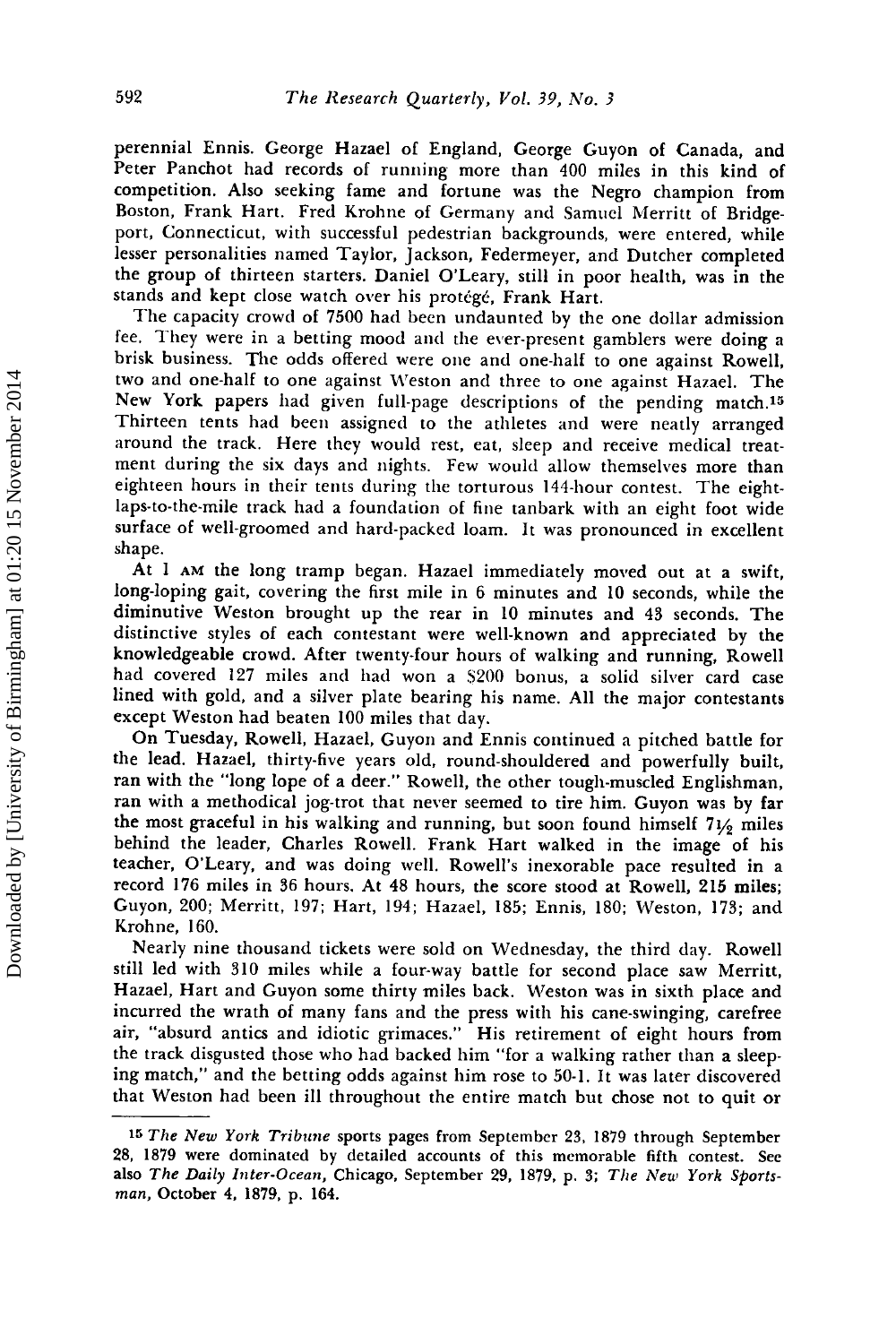reveal his condition. The crowd favorite, Frank Hart, kept close and received a wreath of flowers bearing the motto, "Go it, Black Dan."

On Thursday, ten men remained on the track. Excitement was high and thousands of dollars were bet on who would take second place. Bulletins of the runners' progress were posted "from the Harlem Bridge to the Battery." Six thousand paid customers were on hand that night plus 300 street urchins who had gained entrance to the Garden through a narrow coal hole on 27th Street. Even bets were made that Weston's record would stand. The *Tribune* reporter stated that " $$25,000$  covered all the books in the betting up to 8 PM." By 1 AM Friday morning, the score read Rowell, 402 miles; Hazel, 368; Merritt, 367; Guyon, 345; Hart. 339; and Weston, 322.

A major crisis occurred late Friday morning. Rowell had failed to emerge from his tent following one of his infrequent and always brief rest periods. The crowd, especially the bookmakers, waited anxiously. Finally, after six hours. he emerged, shaken. ill, and in convulsions. The brave Englishman immediately set out in pursuit of Merritt, who had closed the gap to 81/<sub>2</sub> miles. At 8.58 PM, Merritt broke into a fast run. Rowell, shaken as he was, accepted the challenge and followed close on his heels. The crowd loved it and a "perfect storm of cheers followed them around the track." They continued this way into the night, with the ever-present metallic ring of the bookmaker's voice hawking his wares. The crowd around the betting table was dense. At one o'clock in the morning of the last day. over 6,000 enthusiasts remained in the stands. Rowell now led Merritt 452 to 442, while Hazael, Guyon, Hart, and, surprisingly, Weston, had all totaled more than 400 miles.

The last day of the match. Saturday, September 27, 1879, saw nine men on the track. Federmeyer had quit, complaining that the tempo was "more for hares than turtles." All morning the silent shuffling continued. Rowell reached his 500th mile at 1:02 PM, amidst cheers and "God Save the Queen" from the band. The doughty Rowell sprinted a lap in acknowledgement. A storm of applause greeted Merritt at 4: 10 PM as he finished his 500th mile. At 8 PM the Garden was packed with the largest audience of the match. Hazael scored 500 miles at 8.03 pM. The crowd became unruly and many slipped under the guard rails and onto the narrow track. Spectators elbowed past the police in an effort to see the finish. The protracted torment finally ended at 9:48 PM. some 140 hours after the start. Trainers and physicians escorted the nine men to their hotels for treatment. Rowell was the winner again with 530 miles. Merritt had completed 515 miles and Hazael an even 500. Frank Hart, the Boston favorite. managed 482 and Guyon 471, Weston 455, both Ennis and Krohne 450, and Taylor an undistinguished 250 miles. Nearly 556,000 was divided among them with Rowell receiving S30,000 for his week's work.<sup>16</sup>

# Decline of Pedestrianism

The inherent ills of professional sport are greed, callousness, and an insatiable tendency toward blatant and often brutalized gladiatorial display. Without a regulator, professional sport contains the seeds of its own destruction. Professional pedestrianism in the United States was guilty of these abuses and slowly began to ebb in popularity after the intriguing series of five matches sponsored by Sir

<sup>16</sup> Fifth contest for the Astley belt, *Frank Leslie's Illustrated Newspaper,* October 4, 1879, pp. 71-72.